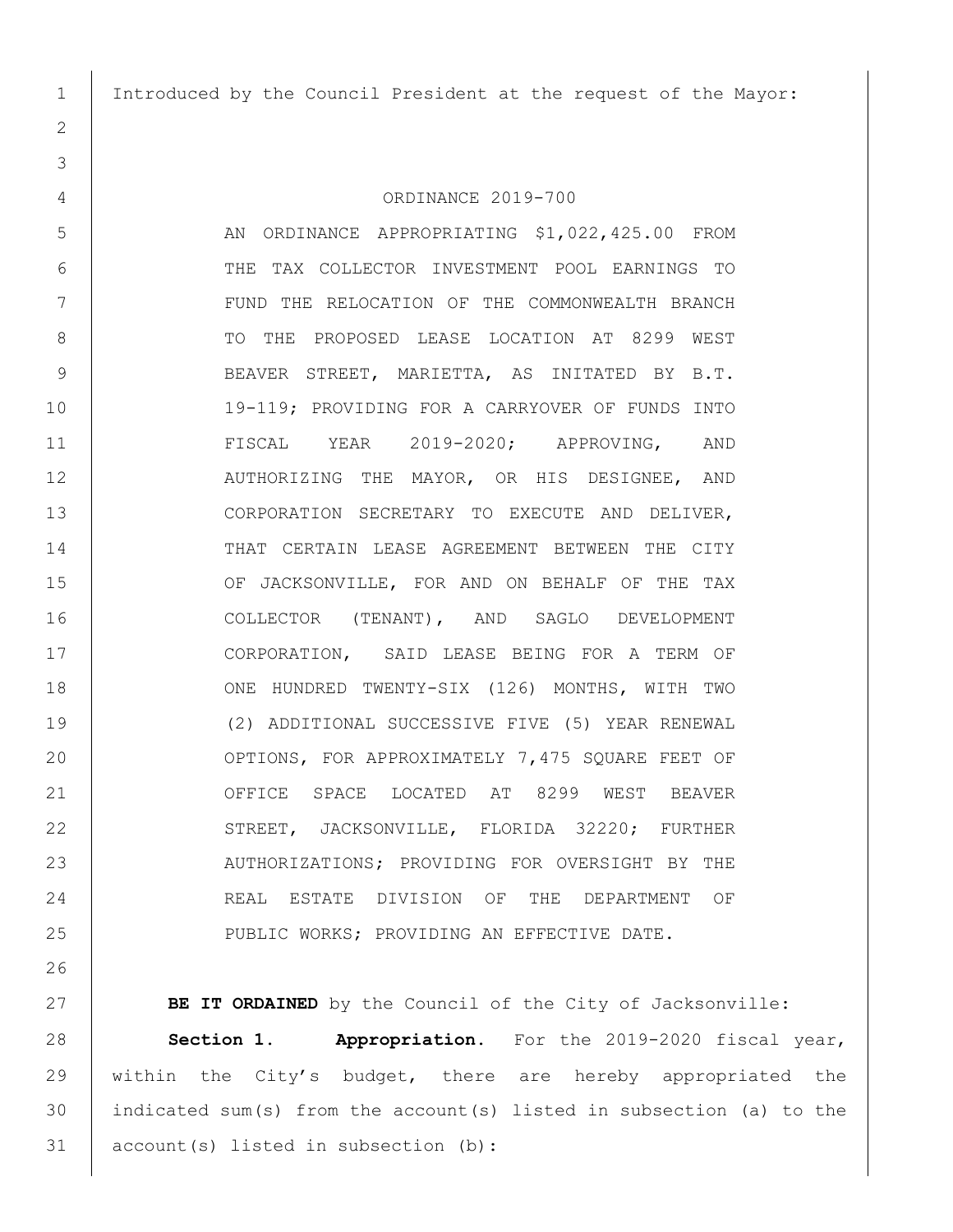(B.T. 19-119 attached hereto as **Exhibit 1** and incorporated herein by 2 this reference)

- (a) Appropriated from: 4 See B.T. 19-119 \$1,022,425.00 (b) Appropriated to:
- See attached B.T. 19-119 \$1,022,425.00
- (c) **Explanation of Appropriation.** The funding above is a 8 | transfer of funds from the Tax Collector Investment Pool Earnings Account for the cost of the relocation of the Commonwealth Branch to the proposed lease location at 8299 11 West Beaver Street, Marietta Branch. The total cost of 12 this lease will be \$0.00 for six months of rent (April 13 through September).

 **Section 2. Carryover.** The funds appropriated in 15 Section 1 of this ordinance shall not lapse but shall carryover into fiscal year 2019-2020.

 **Section 3**. **Purpose.** The purpose of the appropriation 18 above is to fund the relocation of the Commonwealth Branch to the 19 proposed lease location at 8299 West Beaver Street, Marietta Branch.

 **Section 4. Lease agreement approved and execution authorized.** There is hereby approved, and the Mayor, or his designee, and Corporation Secretary are hereby authorized to execute 23 and deliver, that certain Lease Agreement between the City of Jacksonville, for and on behalf of the Tax Collector (Tenant), and 25 Saglo Development Corporation (Landlord), in substantially the same form placed **ON FILE** with the Office of Legislative Services (the "Lease"). Said lease is for a term of one hundred twenty-six (126) months, with two successive five (5) year renewal options, for approximately 7,475 square feet of office space located at 8299 West Beaver Street, Florida 32220. Additionally, the Mayor, or his designee, and Corporation Secretary are hereby authorized to execute